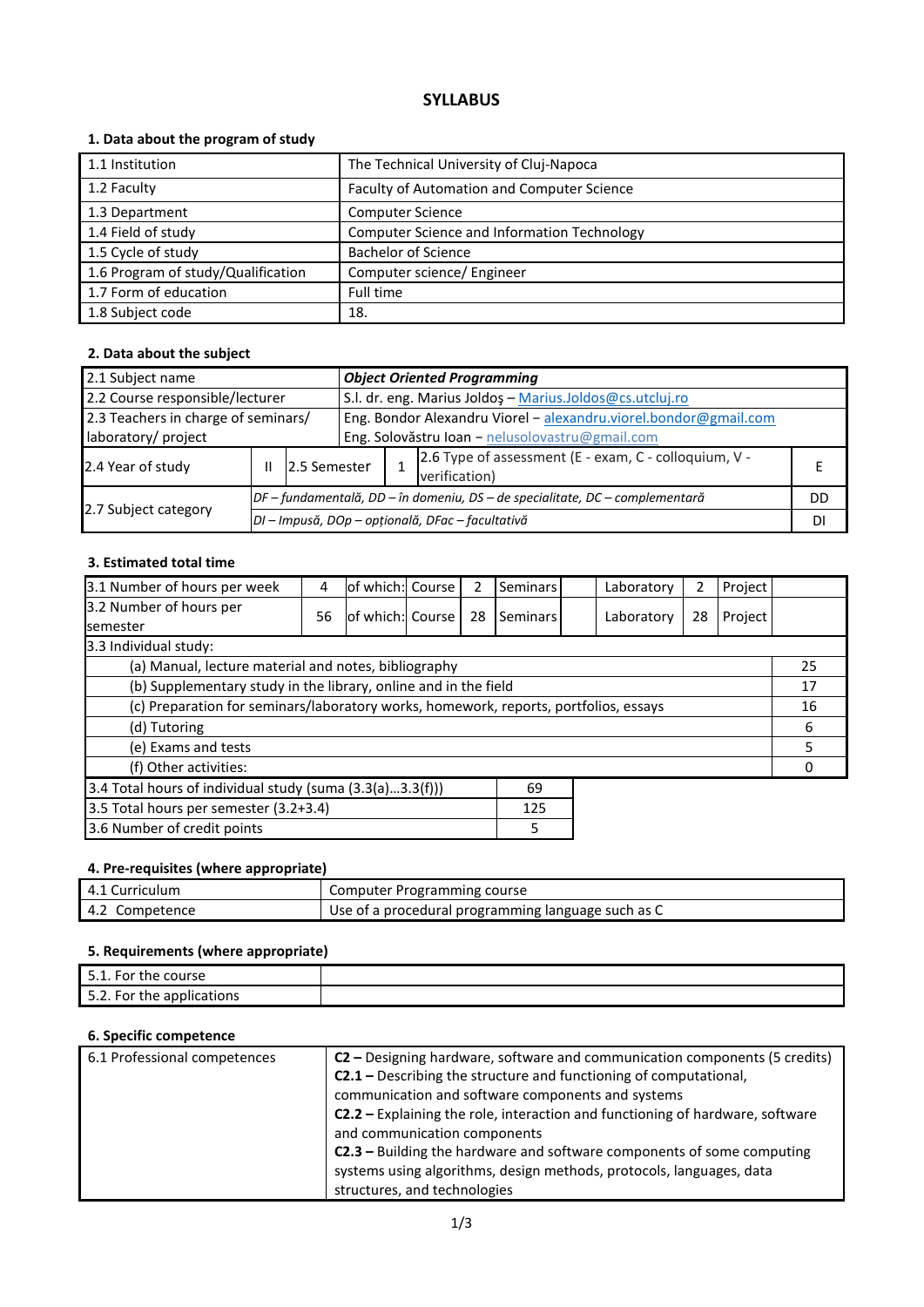|                       | <sup>1</sup> C2.4 - Metric based evaluation of functional and non-functional characteristics |
|-----------------------|----------------------------------------------------------------------------------------------|
|                       | of computing systems                                                                         |
|                       | <b>C2.5</b> - Implementation of hardware, software and communication components              |
| 6.2 Cross competences | N/A                                                                                          |

#### **7. Discipline objective (as results from the** *key competences gained***)**

| 7.1 General objective   | To learn a rigorous treatment of object-oriented concepts using Java as an<br>example language                                                                                                                                                                                                                                                                                                                                                                                                                                                                                                                                                   |
|-------------------------|--------------------------------------------------------------------------------------------------------------------------------------------------------------------------------------------------------------------------------------------------------------------------------------------------------------------------------------------------------------------------------------------------------------------------------------------------------------------------------------------------------------------------------------------------------------------------------------------------------------------------------------------------|
| 7.2 Specific objectives | to prepare object-oriented design for small/medium scale problems<br>to demonstrate the differences between traditional imperative design and<br>object-oriented design<br>to explain class structures as fundamental, modular building blocks<br>٠<br>to understand the role of inheritance, polymorphism, dynamic binding and<br>generic structures in building reusable code<br>to write small/medium scale Java programs with simple graphical user<br>٠<br>interface<br>to use classes written by other programmers when constructing their<br>٠<br>systems<br>to be able to design and build simple Graphical User Interfaces (GUI)s.<br>٠ |

#### **8. Contents**

| 8.1 Lectures                                                                                                   | Hours                    | Teaching methods    | <b>Notes</b>  |  |  |  |
|----------------------------------------------------------------------------------------------------------------|--------------------------|---------------------|---------------|--|--|--|
| Concepts and paradigms in OOP. On to Java                                                                      | 2                        |                     |               |  |  |  |
| Control structures in Java.                                                                                    | 2                        |                     |               |  |  |  |
| Classes and Objects. Arrays                                                                                    | 2                        |                     |               |  |  |  |
| Packages. Inheritance and polymorphism.                                                                        | 2                        |                     |               |  |  |  |
| Java Interfaces. OO Application Development                                                                    | 2                        |                     |               |  |  |  |
| UML Object and Class Diagrams. Assertions.                                                                     | 2                        |                     |               |  |  |  |
| Testing. Debugging. Java Errors and Exceptions                                                                 | 2                        |                     |               |  |  |  |
| Java Collections. Generic Programming.                                                                         | $\overline{\phantom{a}}$ | Lectures, demos and | Uses a video- |  |  |  |
| Introduction to Java I/O                                                                                       | 2                        | discussions         | projector     |  |  |  |
| Event handling in Java. Introduction to Java Graphics                                                          | $\overline{\phantom{a}}$ |                     |               |  |  |  |
| Graphical User Interfaces (I)                                                                                  | $\overline{\phantom{a}}$ |                     |               |  |  |  |
| Introduction to Threads                                                                                        | 2                        |                     |               |  |  |  |
| Graphical User Interfaces (II)                                                                                 | 2                        |                     |               |  |  |  |
| Review                                                                                                         | $\overline{\phantom{a}}$ |                     |               |  |  |  |
| Bibliography                                                                                                   |                          |                     |               |  |  |  |
| 1. Bruce Eckel, Thinking in Java, Third Edition, Prentice Hall PTR, 2002 (downloadable for free from the Web). |                          |                     |               |  |  |  |
| 2. Daul 8, Hammy Doitel, Java, Houtto Drogram (Early Objects), Tonth Edition, Droptico Hall, 2015              |                          |                     |               |  |  |  |

2. Paul & Harvey Deitel, Java. How to Program (Early Objects), Tenth Edition, Prentice Hall, 2015

3. David J. Barnes & Michael Kölling, Objects First with Java. A Practical Introduction using BlueJ, Fifth Edition, Prentice Hall / Pearson Education, 2012

4. Oracle Java Tutorials (freely downloadable from the Web)

5. Schmuller Joseph, SAMS teach yourself UML in 24 hours, 2004

| 8.2 Applications - Seminars/Laboratory/Project | Hours          | Teaching methods       | <b>Notes</b>              |  |  |
|------------------------------------------------|----------------|------------------------|---------------------------|--|--|
| Using BlueJ IDE                                | 2              |                        |                           |  |  |
| Primitive Types and Simple IO in Java          | 2              |                        |                           |  |  |
| Variables and Expressions in Java              | 2              |                        |                           |  |  |
| Flow Control and Simple Classes in Java        | 2              |                        | PCs equipped              |  |  |
| Classes, Objects and Arrays                    | 2              | Tutoring, discussions, | with Java<br>SDK and IDEs |  |  |
| Java Inheritance                               | $\mathcal{P}$  | and assisted program   | (BlueJ,                   |  |  |
| Java Interfaces                                | $\mathfrak{p}$ | development            | Eclipse,                  |  |  |
| Laboratory test 1                              | $\mathfrak{p}$ |                        | Netbeans)                 |  |  |
| Java Exception Handling.                       | 2              |                        |                           |  |  |
| Collections                                    | 2              |                        |                           |  |  |
| Testing OOP programs                           | າ              |                        |                           |  |  |